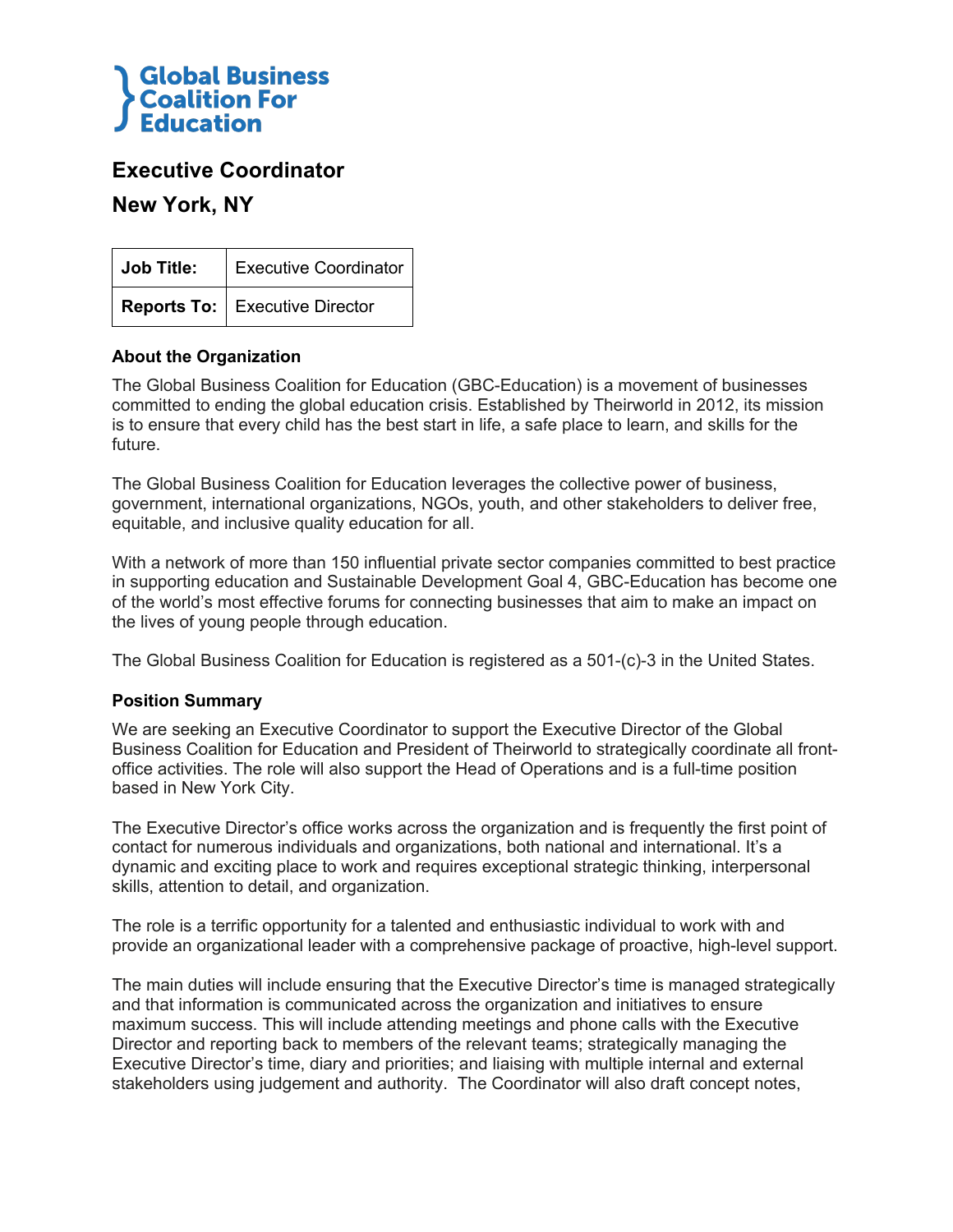# **Global Business Coalition For Education**

pitches, and memos in coordination with the Executive Director, and support the operational aspects of the organization to ensure day-to-day activities are effective and efficient.

The Executive Coordinator will also be responsible for ad hoc research projects in support of the Executive Director's agenda for expansion and development of the organization and will occasionally be called upon to help project teams complete time-sensitive tasks.

The 20th anniversary year of the organization in 2022 will provide additional exciting opportunities which will rely heavily on the organizational skills of the Executive Coordinator.

Some of the key responsibilities will include:

- Provide high-level support to the ED to ensure his agenda, priorities, and objectives are met, including strategic diary and inbox management.
- Be an informed key contact capable of handling internal and external inquiries in a highly professional manner and liaising with key contacts across corporate, political, media, NGO, and other networks.
- Support ED engagement with other members of staff in offices in the US and abroad.
- Support strategic planning for team meetings and ways of working.
- Produce the ED's briefings, commission, and coordinate from colleagues across the organization to ensure that the ED is fully prepared for all meetings and travel.
- Prepare drafts of correspondence, memos, grant applications, and reports for approval.
- Serve as a point of contact for the broader team to ensure frequent communication between the ED and members of the team across all offices.
- Ensure deadlines are met with advance preparation and in time.
- Assist with and support production of events.

### **Requirements:**

- Strong strategic thinking, exceptional attention to details, and excellent organization.
- Excellent ability to communicate effectively and professionally with a wide range of stakeholders.
- Exceptional writing and basic research skills.
- Excellent interpersonal skills and the ability to work collaboratively, independently, and virtually with teams across offices.
- Ability to work flexibly in a fast-paced environment and work well cross-culturally.
- Ability to own, organize, and prioritize multiple tasks efficiently, manage reactive and proactive work from a range of colleagues, and deliver tasks to tight deadlines.
- Ability to pick up information and adapt to change quickly.
- A pro-active disposition with the ability to use initiative and be able to think creatively to solve problems.
- High standards of performance.
- Experience with planning, implementing, and managing formal events is a plus.

At the Global Business Coalition for Education, we value all types of learning – both formal and through professional experience. An advanced degree in Business Administration, international development or a related field is preferred, but not required. The ideal candidate will have 3-5+ years of relevant experience, including prior Executive support experience.